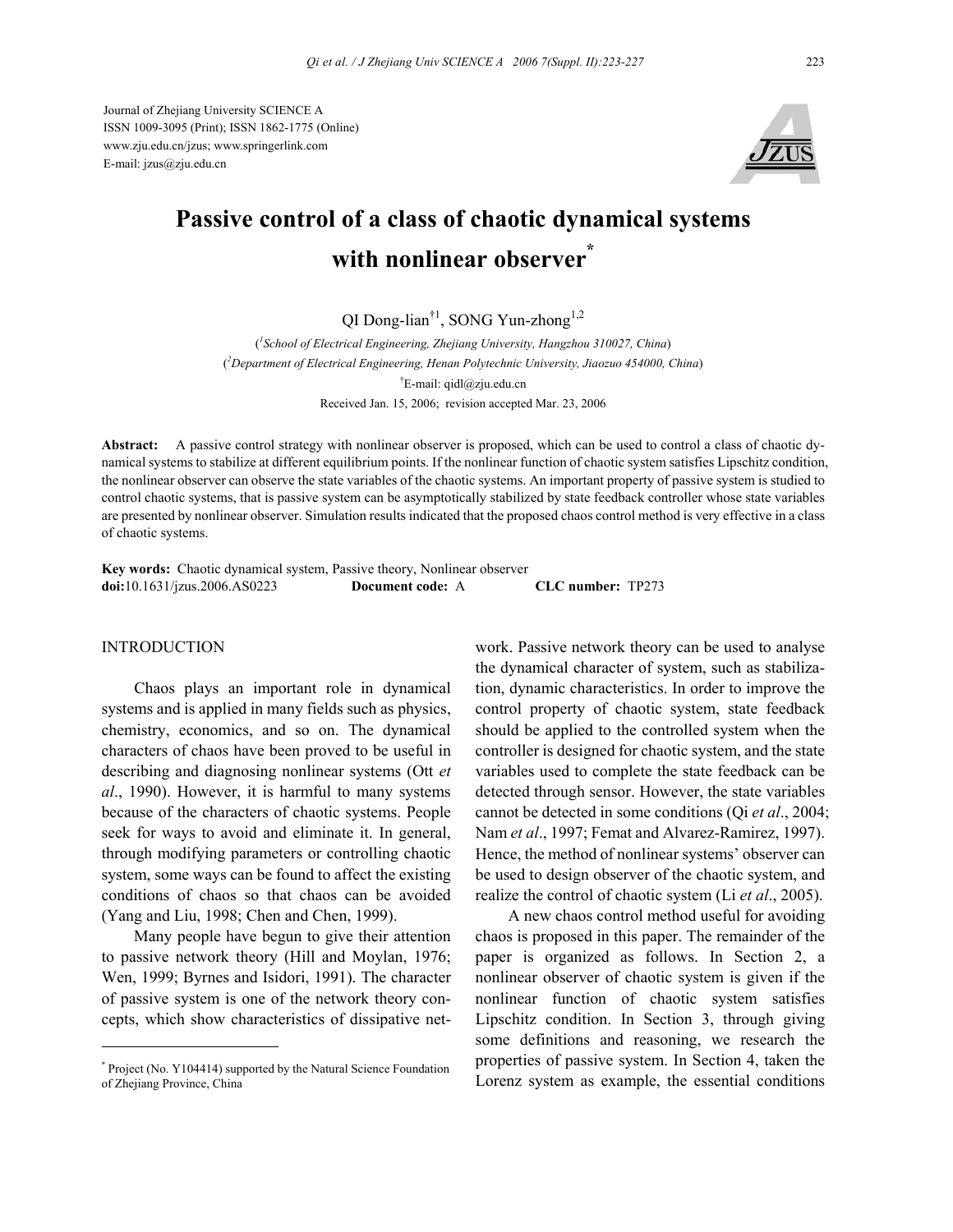are studied, by which Lorenz chaotic system could be equivalent to passive system with nonlinear observer. Section 5 gives the conclusion.

## NONLINEAR OBSERVER OF CHAOTIC SYS-TEMS

Consider the following chaotic dynamical system described by

$$
\begin{cases} \n\dot{z} = Az + Bq(z), \\ \n y = C^{\mathrm{T}} z, \n\end{cases} \tag{1}
$$

where  $z \in \mathbb{R}^n$  are state variables,  $A \in \mathbb{R}^{n \times n}$  and  $B \in \mathbb{R}^n$ constitute system parameters matrix, and  $q : \mathbb{R}^n \to \mathbb{R}$ is a nonlinear function.

**Theorem 1** Suppose chaotic system having the form as Eq.(1) and for  $\forall z_1, z_2 \in \mathbb{R}^n$ , the function  $q(z)$ satisfies the Lipschitz condition on  $\mathbb{R}^n$ , that is

$$
||q(z_1) - q(z_2)|| \le r ||z_1 - z_2||, \tag{2}
$$

where *r* is positive constant and  $\|\cdot\|$  is the standard Euclidean norm.

If control parameter *k* is properly chosen, the state observer of the chaotic system has the form

$$
\begin{cases} \dot{\hat{z}} = A\hat{z} + Bq(\hat{z}) + L(k)(y - \hat{y}), \\ \hat{y} = C^{\mathrm{T}}\hat{z}, \end{cases}
$$
 (3)

where  $\hat{z}$  denotes the dynamic estimate of the state  $z$ ,  $\hat{y}$  is the estimated system output,  $q(\hat{z})$  represents the estimated function *q*(*z*).

The observability parameter could be chosen as

$$
\boldsymbol{L}(k) = \boldsymbol{P}^{-1} \times \boldsymbol{L}_0(k),\tag{4}
$$

where  $L_0(k)=(c_1k \ c_2k^2 \ \dots \ c_nk^n)^T$ , control parameter satisfies  $k \geq 1$ , matrix **P** is constructed with observability matrix  $O=(C^T C^T A \dots C^T A^{n-1})^T$ , and parameters  $\{c_i, i=1, 2, ..., n\}$  are chosen such that all the roots of  $p_n(s) = s^n + c_1 s^{n-1} + \ldots + c_n$  are contained in the left-hand side of the complex plane.

**Proof** rank $(O) = r \le n$  means that there are *r* rows of

linearly independent vectors  $\{p_1, p_2, \ldots, p_r\}$  in matrix O. In order to construct the singularity linear transformation matrix  $P$ , *n*−*r* rows of vectors { $p_{r+1}, p_{r+2}, \ldots, p_n$ } are completed besides  $\{p_1, p_2, \ldots, p_r\}$ , which is linearly independent with  $\{p_1, p_2, ..., p_r\}$ . So  $P = [p_1^T, p_2^T, ..., p_r^T]$  $p_n^{\mathrm{T}}$ . Consider the linear transformation of coordinates  $w = Pz$ . Because matrix *P* is invertible, system Eq.(1) can be described as

$$
\begin{cases} \dot{\mathbf{w}} = A_0 \mathbf{w} + \mathbf{B}_0 \mathbf{f}(\mathbf{w}), \\ \mathbf{y} = \mathbf{C}_0^{\mathrm{T}} \mathbf{w}, \end{cases}
$$
 (5)

 $\mathbf{w} = \mathbf{f}(\mathbf{w}) = \mathbf{q}(\mathbf{P}^{-1}\mathbf{w}), \mathbf{A}_0 = \mathbf{P}\mathbf{A}\mathbf{P}^{-1}, \mathbf{B}_0 = \mathbf{P}\mathbf{B}, \mathbf{C}_0^{\mathrm{T}} = \mathbf{C}^{\mathrm{T}}\mathbf{P}^{-1}.$ Letting  $PL(k)=L_0(k)$ , we have

$$
\begin{cases}\n\dot{\hat{\mathbf{w}}} = A_0 \hat{\mathbf{w}} + B_0 \mathbf{f}(\hat{\mathbf{w}}) + L_0(k)(\mathbf{y} - \hat{\mathbf{y}}), \\
\hat{\mathbf{y}} = \mathbf{C}_0^{\mathrm{T}} \hat{\mathbf{w}}.\n\end{cases} \tag{6}
$$

Define error  $e = w - \hat{w}$ . Since  $k \ge 1$  and matrix *P* is an invertible matrix,  $e(t) \rightarrow 0$  implies that  $z(t) \rightarrow \hat{z}(t)$ . Hence, it suffices to prove that  $e(t) \rightarrow 0$ . According to Eqs.(5) and (6)

$$
\dot{e} = M_0 e + B_0 [f(w) - f(\hat{w})], \qquad (7)
$$

where  $M_0 = A_0 - L_0(k)C_0^T$ , whose eigenfunction is  $p_n(s) = s^n + c_1 s^{n-1} + \ldots + c_n.$ 

Through properly chosen parameter *ci*, all roots of  $p_n(s)$  can be contained in the left-hand side of the complex plane. Lyapunov equation  $P_0 M_0 + M_0^{\mathrm{T}} P_0$  $=-I_n$  has  $P_0>0$ .

Choosing Lyapunov function  $V = e^T P_0 e$ , we have

$$
\dot{V} = \dot{e}^{\mathrm{T}} P_0 e + e^{\mathrm{T}} P_0 \dot{e}
$$
\n
$$
\leq -||e||^2 + 2||e^{\mathrm{T}} P_0 (B_0[f(w) - f(\hat{w})])|| \tag{8}
$$
\n
$$
\leq -||e||^2 + 2||e^{\mathrm{T}}|| \cdot ||P_0|| \cdot ||B_0|| \cdot |f(w) - f(\hat{w})|.
$$

Since  $q(w)$  is a globally Lipschitz function on  $\mathbb{R}^n$ ,  $f(w)$  is also a globally Lipschitz function. In this case, there exists  $r > 0$ , such that

$$
||f(w) - f(\hat{w})|| \le r||w - \hat{w}||. \tag{9}
$$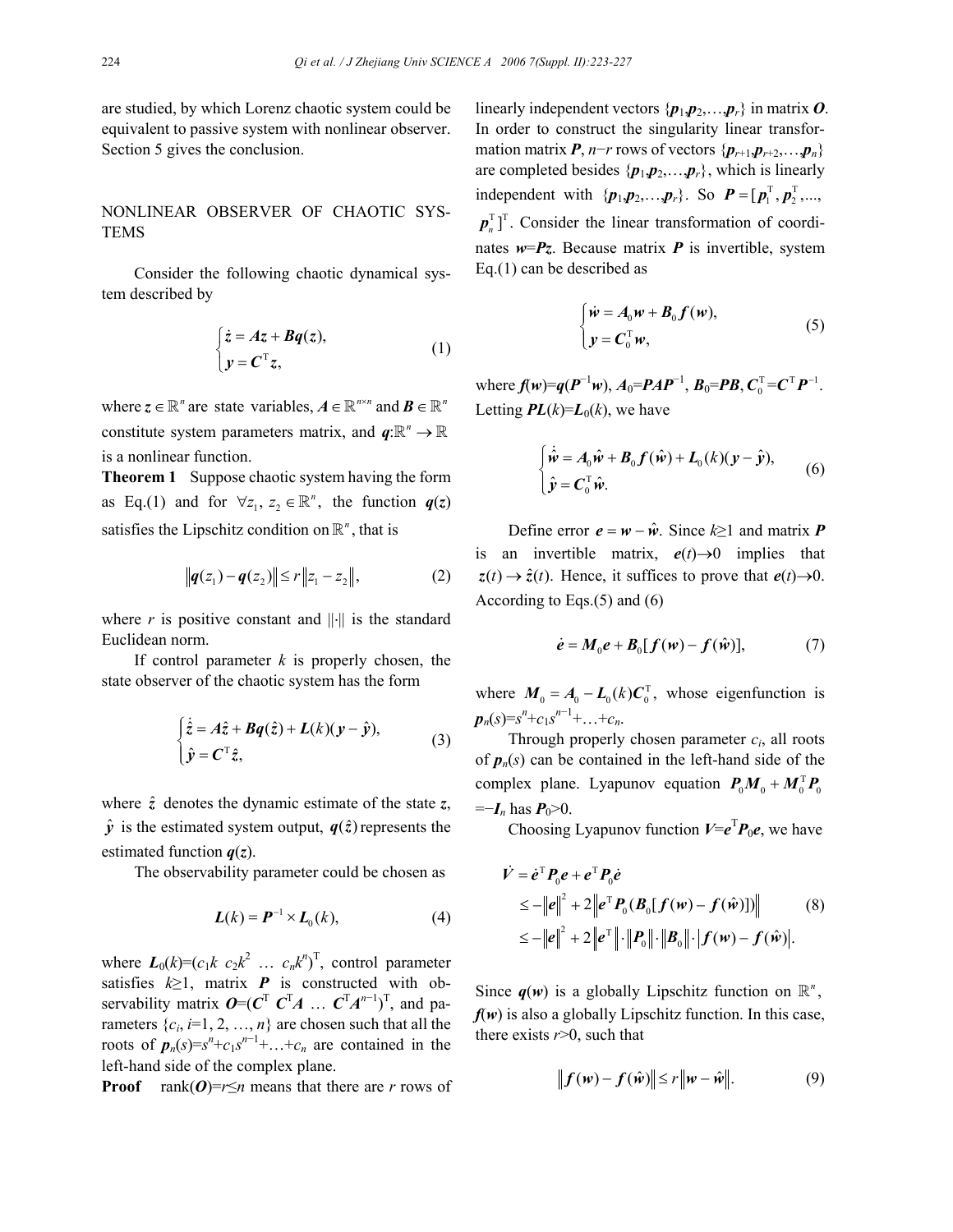From Eqs.(8) and (9), we have

$$
\dot{V} \le -\|\boldsymbol{e}\|^2 + 2r\lambda_{\max}(\boldsymbol{P}_0) \cdot \|\boldsymbol{B}_0\| \cdot \|\boldsymbol{e}\|^2
$$
  
\n
$$
\le - (1 - k_\text{f} \lambda_{\max}(\boldsymbol{P}_0) \|\boldsymbol{B}_0\|) \cdot \|\boldsymbol{e}\|^2,
$$
 (10)

where  $k_f=2r$ .

If  $k_f \lambda_{\text{max}}(\boldsymbol{P}_0) ||\boldsymbol{B}_0|| \leq 1$ , there should be  $\dot{V} \leq 0$ . The error system is globally stable, that is, the state variables of observer can approximate the state variables of the chaotic system.

## PROPERTIES OF PASSIVE SYSTEM

Consider a continuous chaotic system given by difference equation as follows

$$
\begin{cases} \n\dot{x} = f(x) + g(x) \cdot u, \\ \ny = h(x), \n\end{cases}
$$
\n(11)

where,  $x \in \mathbb{R}^n$  are the state variables,  $u \in \mathbb{R}^m$  is the input,  $y \in \mathbb{R}^p$  is the output, *f* and *g* are smooth vector fields. Function *h* is smooth mapping. We suppose that the vector field  $f$  has at least one equilibrium point, without loss of generality, we can assume that the equilibrium point is  $x=0$ .

**Theorem 2** (Byrnes and Isidori, 1991) A system of the form Eq.(11) is said to be passive if function  $f(x)$ and  $g(x)$  exist and there is a real-valued constant *d*, such that ∀*t*≥0

$$
\int_0^t \boldsymbol{u}^{\mathrm{T}}(s)\boldsymbol{y}(s)\mathrm{d}s \geq d,\tag{12}
$$

or if there is a constant  $k_p$ >0 and real-valued constant *d*, such that ∀*t*≥0

$$
\int_0^t \boldsymbol{u}^{\mathrm{T}}(s)\boldsymbol{y}(s)\mathrm{d}s + d \ge \int_0^t k_{\mathrm{p}} \cdot \boldsymbol{y}^{\mathrm{T}}(s)\boldsymbol{y}(s)\mathrm{d}s. \tag{13}
$$

In other words, a system of the form  $Eq.(11)$  is said to be passive if there is a nonnegative function  $V(x)$ :  $X \to \mathbb{R}$ ,  $V(0)=0$ , named storage function, such that  $\forall x \in X, \forall t \geq 0$ 

$$
V(\mathbf{x}) - V(\mathbf{x}_0) \le \int_0^t \mathbf{y}^\mathrm{T}(s) \mathbf{u}(s) \, \mathrm{d}s. \tag{14}
$$

A passive system with storage function  $V(x)$  is said to be strictly passive if there exists a positive definite function *S*(*x*), such that ∀*x*∈*X*, ∀*t*≥0

$$
V(x) - V(x_0) = \int_0^t y^T(s)u(s)ds - \int_0^t S(x(s))ds.
$$
 (15)

According to Kalman-Yacubovitch-Popov lemma and the definition of zero-state detectable property discussed in (Byrnes and Isidori, 1991; Qi *et al*., 2005), Theorem 3 can be drawn. More details are omitted there.

**Theorem 3** (Byrnes and Isidori, 1991) Suppose a system is passive with storage function  $V(x)$  which is positive definite and suppose the system is locally zero-state detectable. Let *w* be any smooth function such that  $y^T h(y) > 0$  and  $h(0)=0$  for each nonzero *y*. The control law  $u(t) = -h(y)$  asymptotically stabilizes at the equilibrium point *x*=0.

According to Theorem 3, if the system is passive, there must be a controller  $u(t) = -h(y)$ , which makes the passive system Lyapunov stable at the equilibrium point *x*=0. Therefore, non-passive chaotic systems can be equivalent to passive systems through designing system controllers, and then can be stabilized at the equilibrium point *x*=0.

### PASSIVE CONTROL OF LORENZ SYSTEM

The differential equations of Lorenz chaotic system can be described as follows (Lorenz, 1963)

$$
\begin{cases}\n\dot{x}_1 = 10x_2 - 10x_1, \\
\dot{x}_2 = 28x_1 - x_2 - x_1x_3, \\
\dot{x}_3 = x_1x_2 - (8/3)x_3.\n\end{cases}
$$
\n(16)

Add the controller *u* to the second equation of Eq.(16). Suppose  $z_1=x_1$ ,  $z_2=x_3$ ,  $y=x_2$ , then the system can be expressed in normal form

$$
\begin{cases} \n\dot{z}_1 = -10z_1 + 10y, \\ \n\dot{z}_2 = -(8/3)z_2 + z_1y, \\ \n\dot{y} = 28z_1 - y - z_1z_2 + u. \n\end{cases} \tag{17}
$$

We have

$$
\begin{cases} \n\dot{z} = f_0(z) + p(z, y)y, \\ \n\dot{y} = b(z, y) + a(z, y)u, \n\end{cases}
$$
\n(18)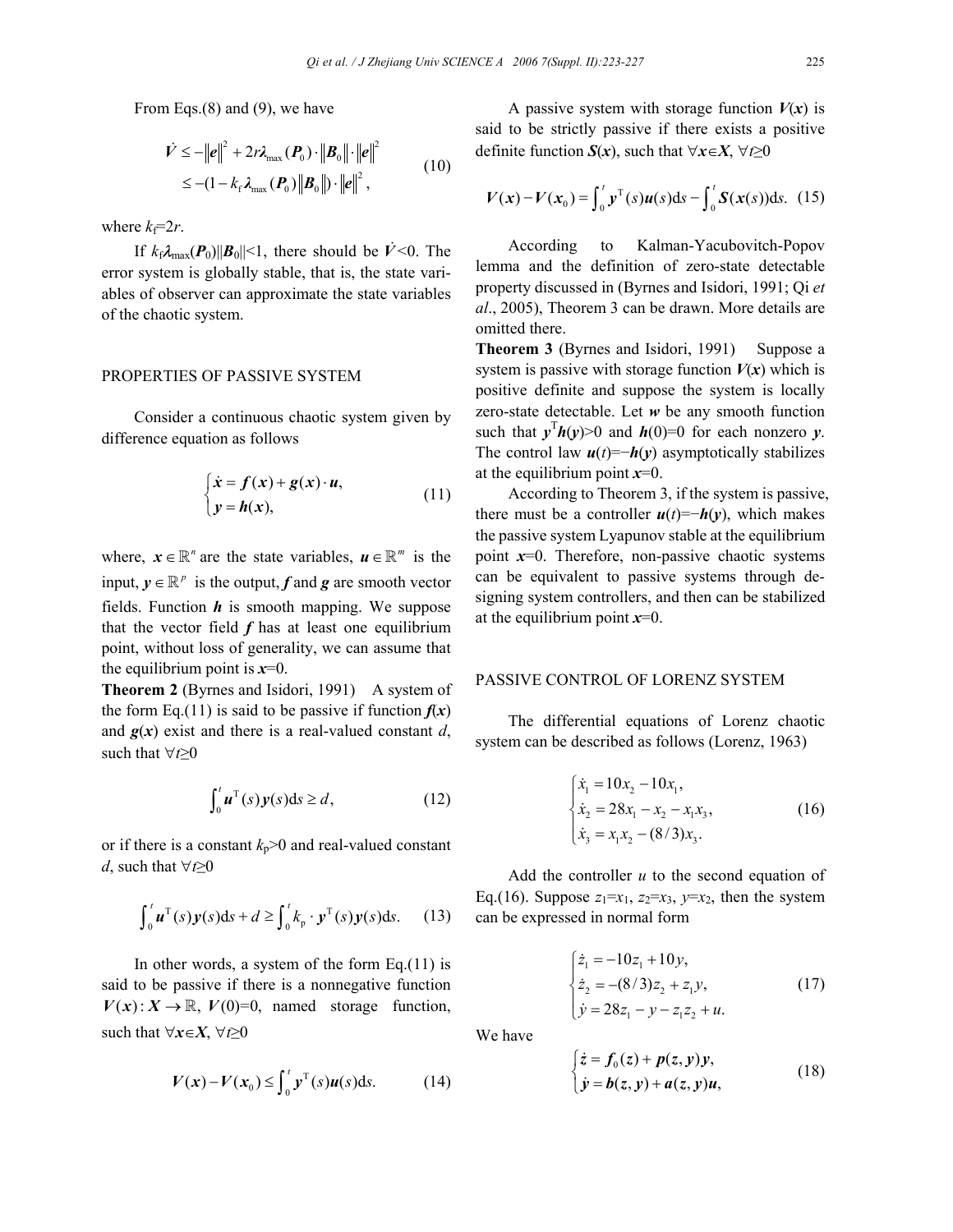where  $f_0(z) = [-10z_1(-8/3)z_2]^T$ ,  $p(z,y) = [10z_1]^T$ ,  $a(z,y) =$ 1, *b*(*z*,*y*)=28*z*1−*y*−*z*1*z*2.

Choose a storage function

$$
V(z, y) = W(z) + 0.5y^{2}, \qquad (19)
$$

where  $W(z) = 0.5z_1^2 + 0.5z_2^2$ , which is the Lyapunov function of  $f_0(z)$ , and  $W(0)=0$ . We have

$$
\dot{W} = \frac{dW}{dt} = [z_1 \ z_2] \begin{bmatrix} -10z_1 \\ -(8/3)z_2 \end{bmatrix} . \tag{20}
$$

Because  $\dot{W} \le 0$ ,  $W(z)$  is the Lyapunov function of  $f_0(z)$ , and  $f_0(z)$  is globally asymptotically stable. We choose

$$
\mathbf{u} = (1 - k_{a})\mathbf{y} + \mathbf{v} - 38z_{1}, \tag{21}
$$

where  $k_a$  is a positive real constant,  $\nu$  is the external input signal. Enter Eq.(21) into Eq.(16),

$$
\begin{cases}\n\dot{x}_1 = 10(x_2 - x_1), \\
\dot{x}_2 = -10x_1 - k_a x_2 - x_1 x_3 + v, \\
\dot{x}_3 = x_1 x_2 - (8/3)x_3.\n\end{cases}
$$
\n(22)

According to the designing method of nonlinear observer, the observer of Lorenz system has the following form

$$
\begin{cases}\n\dot{\hat{x}}_1 = -10(\hat{x}_1 - \hat{x}_2) + L_1(k)(y - \hat{y}), \\
\dot{\hat{x}}_2 = 28\hat{x}_1 - \hat{x}_2 - \hat{x}_1\hat{x}_3 + L_2(k)(y - \hat{y}), \\
\dot{\hat{x}}_3 = \hat{x}_1\hat{x}_2 - (8/3)\hat{x}_3 + L_3(k)(y - \hat{y}), \\
\hat{y} = \hat{x}_1.\n\end{cases}
$$

Let the initial value of observability parameter be  $L_0(k)=(6k \ 12k^2 \ 8k^3)^T$  so that the eigenvalues of  $p_n(s)$ are all −2, then  $L(k)=(6k)6k+1.2k^2 8k^3$ <sup>T</sup>.

Suppose the initial point of Lorenz system is  $(1,-1,1)$ , and the initial point of the observer is  $(6,6,6)$ . The controller  $u = (1 - k_a)\hat{x}_2 + v - 38\hat{x}_1$ . Enter  $v=0$ into the controller. Fig.1 is the state error output between the chaotic system and the observer when  $k_a=1$ ,  $k=1$ . Fig.2 is the Lorenz system outputs when  $k_a=1$ , *k*=1. Fig.2 shows that it takes only very short time for

the system to be rapidly stabilized at the equilibrium point (0,0,0) while the outputs of the observer approximate the state of the chaotic system.



**Fig.1 State variable error output between Lorenz**



**Fig.2 Output of Lorenz system when the equilibrium point is (0,0,0) and the control parameters**  $k_a=1$ **,**  $k=1$ **,** *v***=0** 

We will study how to design the controller to stabilize the chaotic system at any equilibrium point  $(x_1^*, x_2^*, x_3^*)$ . Let  $\dot{x} = 0$  and entering  $(x_1^*, x_2^*, x_3^*)$  into Eq.(21)

$$
x_1^* = x_2^*, \; x_3^* = (3/8)x_1^*x_2^*, \; v = 10x_1^* + k_a x_2^* + x_1^* x_2^*.
$$

Choose the new equilibrium point  $(1,1,0.375)$ and put  $v=11+k_a$  into Eq.(22). Fig.3 is the chaotic system outputs when  $k_a=0.02$ ,  $k=1$ . Fig.3 shows that it takes only very short time for the system to be rapidly stabilized at the equilibrium point  $(1,1,0.375)$  while the outputs of the nonlinear observer approximate the state variables of the chaotic system. Therefore we can stabilize the chaotic system at any desired point through varying external input *v.*